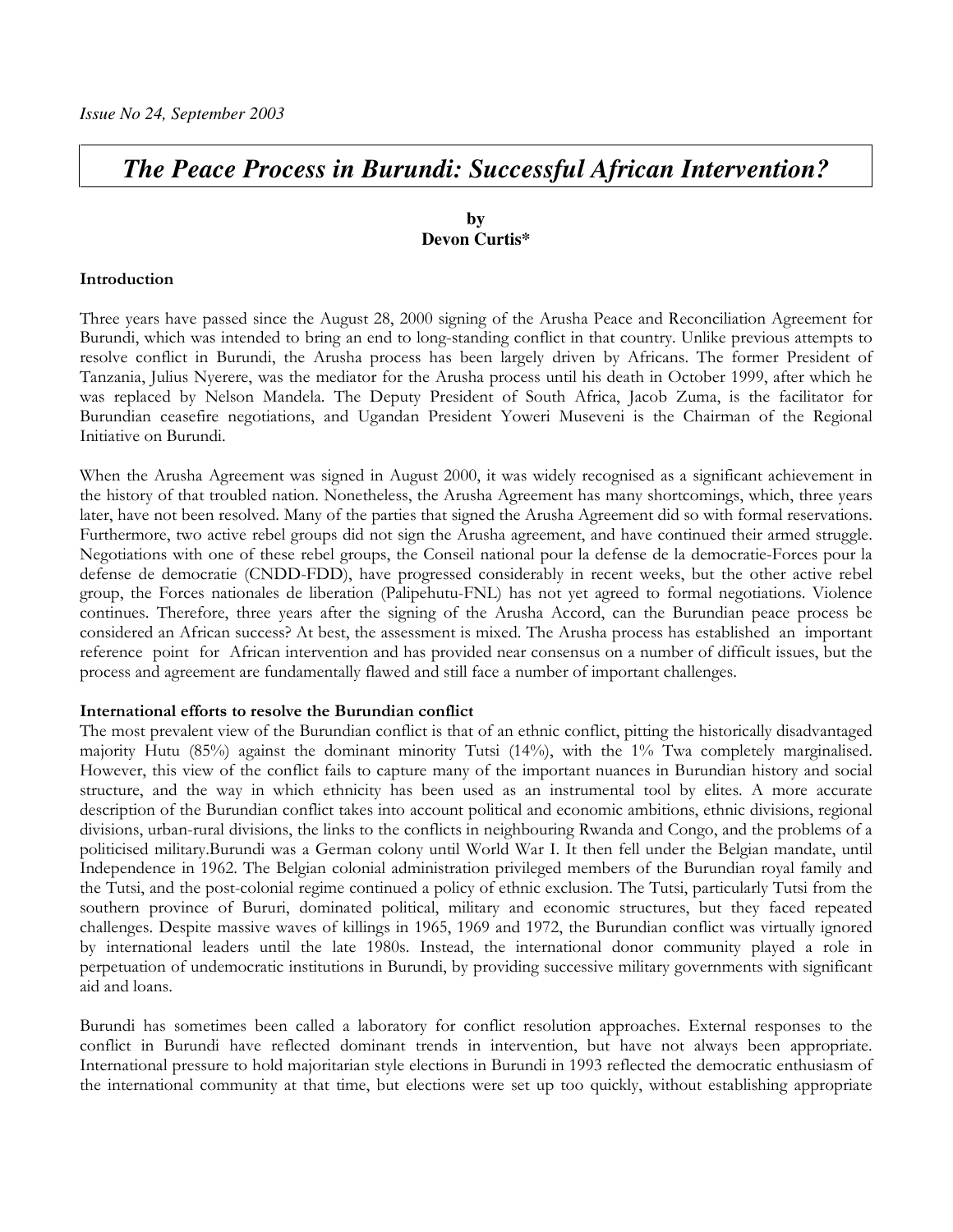institutions or ensuring that the population was ready. Melchior Ndadaye, the candidate from the predominantly Hutu party FRODEBU, won the 1993 elections. However, less than three months after taking office President Ndadaye and other high-ranking FRODEBU members were assassinated by Tutsi army officers. These assassinations sparked inter-ethnic massacres across the country. By November 1993, out of a total population of 6 million, between 50 000 and 100 000 people were killed and over 800 000 people, mostly Hutus, went to neighbouring countries as refugees. Another 400 000, mainly Tutsis, became internally displaced.

Following the horrific failure of elections in Burundi as well as the genocide in neighbouring Rwanda, international attention shifted towards power-sharing as the appropriate response to conflict in Burundi. A power-sharing agreement between the predominantly Tutsi UPRONA party and the predominantly Hutu FRODEBU party was brokered by the UN Special Representative of the Secretary-General, Ould-Abdallah, and signed in September 1994. The 1994 Convention of Government succeeded in temporarily restoring calm, but did not address important issues such as the distorted histories of the Tutsi and Hutu communities, the problem of justice and impunity, the use of violence as a political strategy by elites, military reform, and long-term political structures. There was also no foreign military force to guarantee the agreement.

Within months of the signing of the 1994 Convention, sporadic killings continued and the political landscape remained divided. In July 1996, Pierre Buyova was reinstalled as President of Burundi following another military coup. From 1996 onwards, the international response to the conflict in Burundi was fragmented. Regional states denounced Buyoya's coup and imposed economic sanctions on Burundi, but there was no overarching coherent policy towards the country.

# The Arusha Process

The Arusha process has been the most comprehensive attempt to bring about peace in Burundi, and it represents an improvement on previous conflict resolution strategies. Although there was significant international support for Arusha, including financial support from the EU and other western countries, the process was primarily led by Africans. Unlike the 1994 Convention of Government, the Arusha discussions did not only address political issues. Rather, Arusha took all-encompassing approach. Five committees were established to look at various aspects of the conflict, including security arrangements, and international/regional guarantees of the agreement.

After two years of negotiations, the Arusha Peace and Re-conciliation Agreement for Burundi was signed on August 28, 2000. It was not a complete agreement, several parties signed with formal reservations, and two active rebel move-ments did not sign at all (see below). Nonetheless, three years since the signing of the accord, there have been some steps forward. Protocol 1 of the Arusha Accord looks at the Nature of the Burundi Conflict, Problems of Genocide and Exclusion, and Solutions. Under this protocol, a Truth and Reconciliation Commission is to be established. The Com-mission is not yet in place, but the Transitional National Assembly (TNA) passed a law outlining its functions in April 2003. Protocol 2 of the Accord focuses on Demo-cracy and Good Governance, and sets out the principles underlying the transitional arrangements and post-transition constitution. A Transitional Constitution was agreed upon in November 2001, which provided for a Tutsi President and Hutu Vice-President for the first 18 months of the transition, and the reverse for the second 18 months. Indeed, despite initial reluctance, President Pierre Buyoya (at Tutsi from UPRONA) handed power to President Domitien Ndayizeye (a Hutu from FRODEBU), at the end of the first 18 months of the transition period, on April 30, 2003. Protocol 3 deals with Peace and Security. The ina-bility to reach an agreement with the active rebel groups will be discussed in the next section. Protocol 4 looks at Recon-struction and Development. Following this protocol, the TNA passed a law creating a commission on the rehabi-litation and resettlement of refugees and internally displaced peoples, but the law does not follow all the principles outlined in Arusha. Protocol 4 also lists economic and social development objectives. However, despite pledges of assis-tance from many countries and two donor conferences, very little money was actually disbursed for Burundian develop-ment needs. Protocol 5 outlines Guarantees on the Implementation of the Agreement. As agreed in Arusha, an Implementation and Monitoring Commission (IMC) was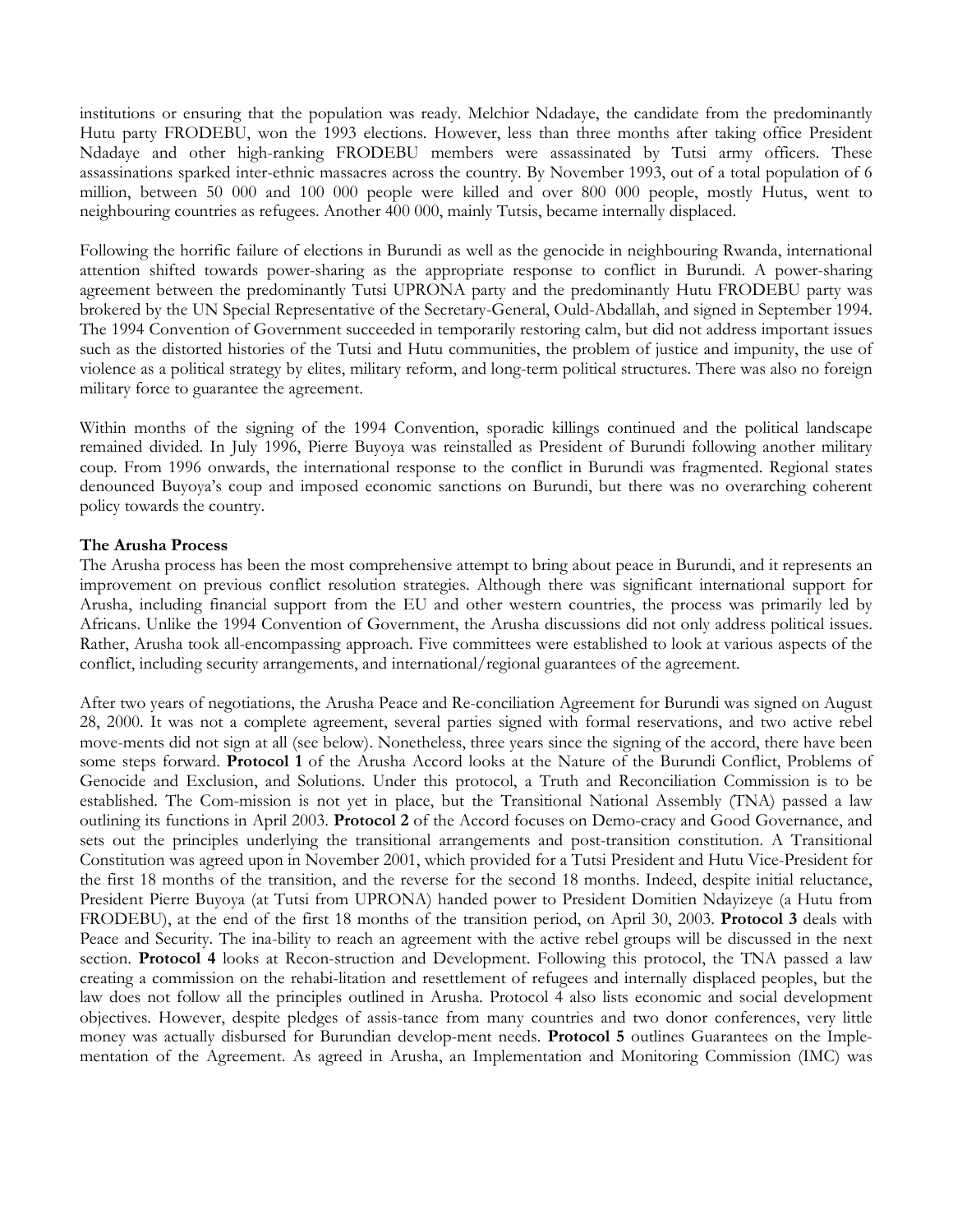established to monitor, supervise and coordinate its implementation. The IMC has held 14 sessions. Protocol 5 also looks at military guarantees, which are discussed below.

#### **Successes**

Clearly, it is impossible to talk of unmitigated success of the Burundian peace process. Thousands of Burundians have died as a result of conflict since the signing of the Arusha peace agreement. In certain respects however, there have been some positive outcomes to Arusha. The Arusha process has served as an example of leadership and cooperation among several African countries. The Heads of State of at least seven African countries have been involved. There have been twenty regional summits focusing on Burundi, and high levels of cooperation between the regional actors and international donors. The Arusha process has strong regional and international legitimacy, and the brokers have an interest in making it work. In some instances, there has been tension and diverging interests among the African mediators, but they have generally tried to coordinate their efforts and pursue a common strategy.

The Arusha Agreement itself is reasonably sound, particularly in its treatment of ethnicity. The Agreement states that the Vice-President must be from a different ethnic background than the President and that the 26 mem-bers of Cabinet must be largely representative. The Minister for National Defence cannot be from the same "political family" as Minister for Police, and the Agreement mentions the necessity to maintain ethnic, regional, religious, political, gender balance in nominations for public service and diplomatic posts. For a period determined by the Senate, the defence corps cannot be more than 50% members from an ethnic group. The Transitional National Assembly is made up of 4 members from each political party, and 28 members from civil society, while the transitional Senate is made up of two senators from each province from different ethnic groups, including a minimum of three Twa senators. The agreement therefore recognises the legacy of ethnic identifi-cation and ethnic exclusion, but attempts to create a transi-tional political system that will overcome these divisions and will not further heighten the salience of ethnicity.

Regional leaders recognised that it was necessary to guarantee the agreement, with military force if necessary, and to invest considerable time and resources in resolving outstanding issues. Were it not for South Africa's leadership in guaranteeing Arusha and ensuring its implementation, the peace process would undoubtedly have collapsed. To secure the implementation of Arusha and the establishment of the transitional institutions, South Africa sent a force of 700 troops in November 2001. This South African Protection Support Detachment (SAPSD) was mandated to protect Burundian politicians who returned from exile to take part in transitional institutions. South Africa maintained its mili-tary presence and contributed more troops after the signing of the December 2002 cease-fire agreement between the CNDD-FDD and the Government of Burundi. The African Union peacekeeping force, called the African Mission in Burundi (AMIB), deployed in June 2003 and will consist of 3099 troops. The 1600 South Africans have already arrived, and will be joined by 1297 troops from Ethiopia and 202 troops from Mozambique. Given the unwillingness of west-ern countries to send troops to Burundi, and the United Nations decision not to send a peacekeeping force until a comprehensive cease-fire agreement is implemented, the African Union initiative is laudable. This foreign military presence makes it harder to envisage a Burundian coup d'etat, as has happened so often in Burundi's past.

# **Shortcomings**

The most obvious failure of the Arusha peace process is the lack of a comprehensive cease-fire. Two active Hutu rebel groups did not sign the August 28, 2000 accord, and have continued their armed struggle despite repeated efforts by African mediators, including South African, Tanzanian, Ugandan and Gabonese leaders. Part of the problem has been the factional nature of the CNDD-FDD and Palipehutu-FNL rebel groups. Both groups are prone to internal splits and power struggles within their respective movements. An agreement was signed with one wing of the CNDD-FDD (led by Jean-Bosco Ndayinkengurukiye), and with one wing of the Palipehutu-FNL (led by Alain Mugabarabona) on October 7, 2002. Yet the larger and more active wings of both rebel groups, continued to fight. A cease-fire was signed with the CNDD-FDD wing led by Pierre Nkurunziza in December 2002, but both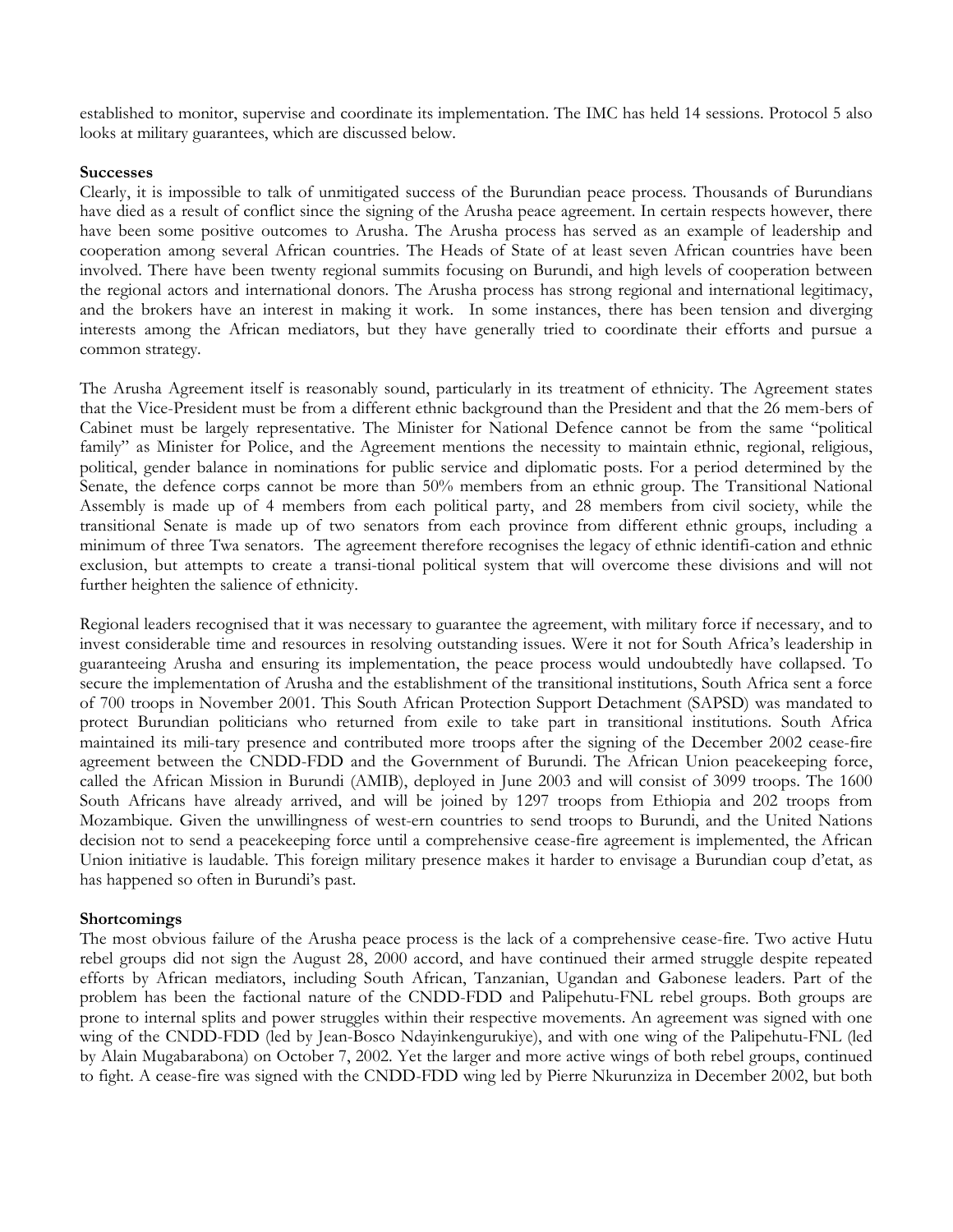the CNDD-FDD and the Burundian army have continually violated the accord. Recent negotiations with the CNDD-FDD in Tanzania and South Africa progressed in July-August 2003, but the outcome is uncertain. There have been no direct negotiations with the active wing of Palipehutu-FNL, led by Agathon Rwasa, the group responsible for a large-scale outbreak of violence in the capital Bujumbura in July 2003. The lack of a comprehensive cease-fire has meant that there is a peace accord, without peace.

Another failure of the Arusha peace process has been an overall misrepresentation and misunderstanding of the conflict by regional and international actors. It has been portrayed as an ethnic conflict, and the Arusha solution has been ethnic power-sharing. However this ignores other divisions in Burundi. At the moment, perhaps the biggest rivalries are between parties and movements that are predominantly Hutu, for instance the rivalry between the FRODEBU party (President, Domitien Ndayizeye and National Assembly speaker Jean Minani) and Pierre Nkurunziza, leader of the most active wing of the CNDD-FDD. Likewise, the divisions within the rebel movements, and within the army, cannot be understood using the simple Hutu-Tutsi dichotomy.

The Burundian conflict is closely linked to politics and conflict elsewhere in the region. Small arms, refugees and combatants flow easily through the region's porous borders. While there have been good reasons to address the Burundian peace process separately from the peace processes elsewhere in the region, international and regional actors have not devoted enough time in exploring the links between these conflicts more closely, in order to understand what is fuelling the continuation of armed hostilities in Burundi.

The Burundian peace process has been a process among elites. To prevent anyone from spoiling the peace process, Arusha granted power-sharing political positions to many individuals who have no basis of support within the Burundian population. Furthermore, while individual elites from all sides have benefited from Arusha, the bulk of the Burundian population has not. Rural Burundians are the main victims of violence and poverty, whereas groups of urban Burundians have largely benefited from the peace process positions and international aid. The Arusha peace process has achieved international and regional legitimacy, but this has not been matched with domestic legitimacy. Similarly, it is Burundian civilians who have suffered through the side effects of war. While the Arusha process guarantees protection for political and military elites, it has not provided protection for ordinary civilians. Indeed, for the vast majority of Burundians, the future is just as uncertain as ever.

# **Policy Recommendations**

1. The African Mission in Burundi (AMIB) is critical in ensuring the success of the next stages of the Burundian peace process. African leaders need to continue to pressure donors for adequate financial and logistical aid for AMIB. At the moment, AMIB is seen as a South African force. If AMIB is to serve as an example of African cooperation, participation should be broadened.

The regional dimensions of the Burundian conflict should be analysed more systematically. The ongoing conflict in the 2. Democratic Replublic of Congo, the constantly shifting alliances in the region, and criminalized cross-border extractive activities will continue to have a negative impact on peacemaking in Burundi. The upcoming United Nations conference on peace in the Great Lakes region presents an opportunity to look at the issues confronting the region in a more holistic fashion. Burundi's immediate neighbours should continue to play an important role in promoting the peace process, but should not engage in direct military activities, for this could further divide Burundians.

3. Regional and international actors should continue to put pressure on both rebel groups, as well as the government. Recent negotiations with the CNDD-FDD have led to significant advances, but the Palipehutu-FNL also needs to be encouraged to pursue a negotiated settlement. The leaders of rebel groups should be pressured to prevent and condemn human rights abuses by their combatants, including the killing of civilians, torture, rape, looting, and the recruitment of child soldiers. At the same time, it is necessary to rebuild the broken trust between the military and the Burundian population, and continue to assist the Burundian government with military reform.

4. It should be recognised that peacebuilding efforts can have negative side effects. In some instances, the Arusha peace process has sparked renewed violence because some individuals feel threatened by changes. Due to these side effects,